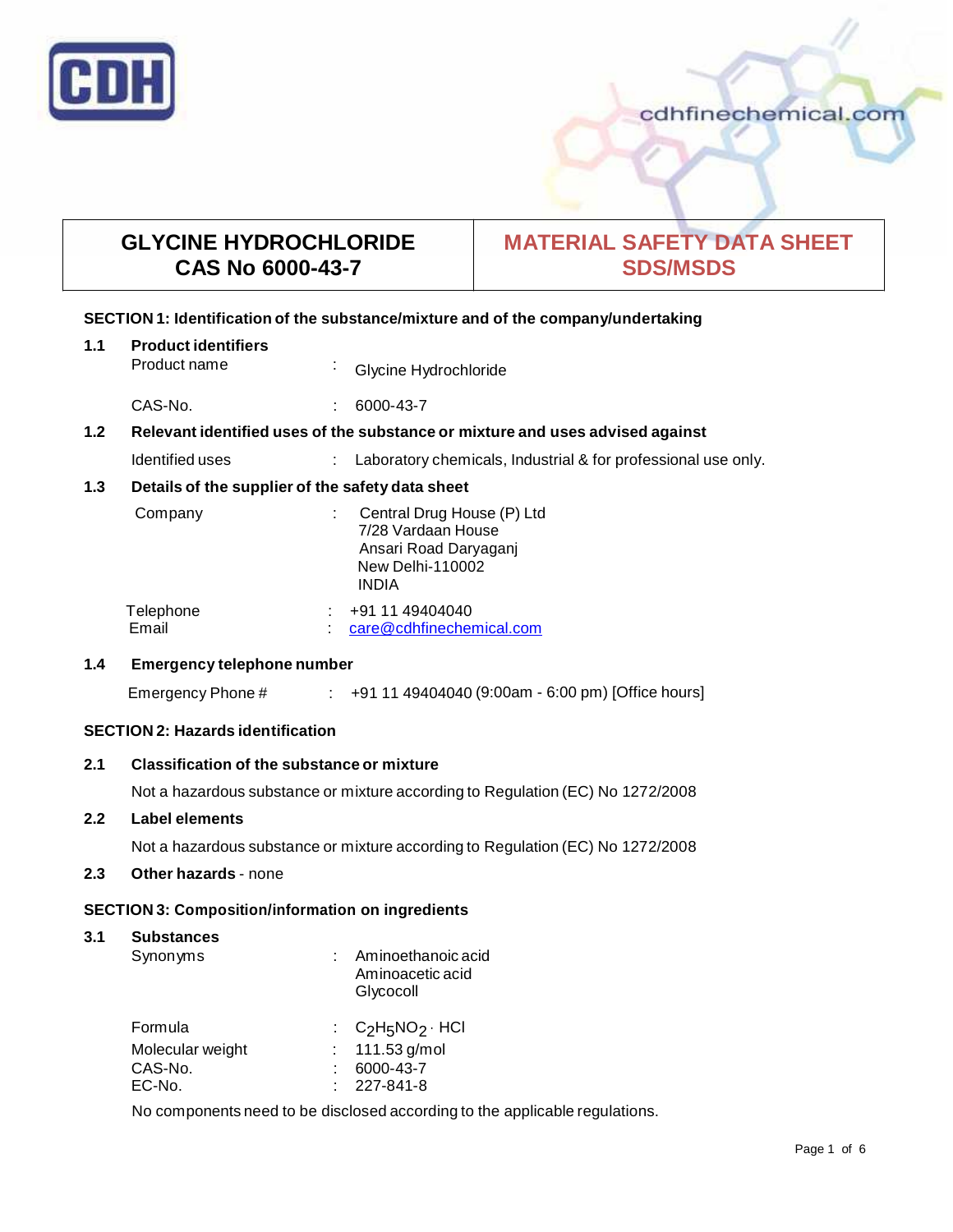## **SECTION 4: First aid measures**

#### **4.1 Description of first aid measures**

#### **General advice**

Consult a physician. Show this safety data sheet to the doctor in attendance.

#### **If inhaled**

If breathed in, move person into fresh air. If not breathing, give artificial respiration. Consult a physician.

#### **In case of skin contact**

Wash off with soap and plenty of water. Consult a physician.

#### **In case of eye contact**

Flush eyes with water as a precaution.

#### **If swallowed**

Never give anything by mouth to an unconscious person. Rinse mouth with water. Consult a physician.

#### **4.2 Most important symptoms and effects, both acute and delayed** The most important known symptoms and effects are described in the labelling (see section 2.2) and/or in section 11

**4.3 Indication of any immediate medical attention and special treatment needed** No data available

#### **SECTION 5: Firefighting measures**

#### **5.1 Extinguishing media**

#### **Suitable extinguishing media** Use water spray, alcohol-resistant foam, dry chemical or carbon dioxide.

**5.2 Special hazards arising from the substance ormixture** Carbon oxides, Nitrogen oxides (NOx), Hydrogen chloride gas

#### **5.3 Advice for firefighters** Wear self-contained breathing apparatus for firefighting if necessary.

**5.4 Further information** No data available

#### **SECTION 6: Accidentalrelease measures**

- **6.1 Personal precautions, protective equipment and emergency procedures** Use personal protective equipment. Avoid dust formation. Avoid breathing vapours, mist or gas. Avoid breathing dust. For personal protection see section 8.
- **6.2 Environmental precautions** Do not let product enter drains.
- **6.3 Methods and materials for containment and cleaning up** Pick up and arrange disposal without creating dust. Sweep up and shovel. Keep in suitable, closed containers for disposal.
- **6.4 Reference to other sections** For disposal see section 13.

### **SECTION 7: Handling and storage**

### **7.1 Precautions for safe handling**

Avoid formation of dust and aerosols. Provide appropriate exhaust ventilation at places where dust is formed.Normal measures for preventive fire protection. For precautions see section 2.2.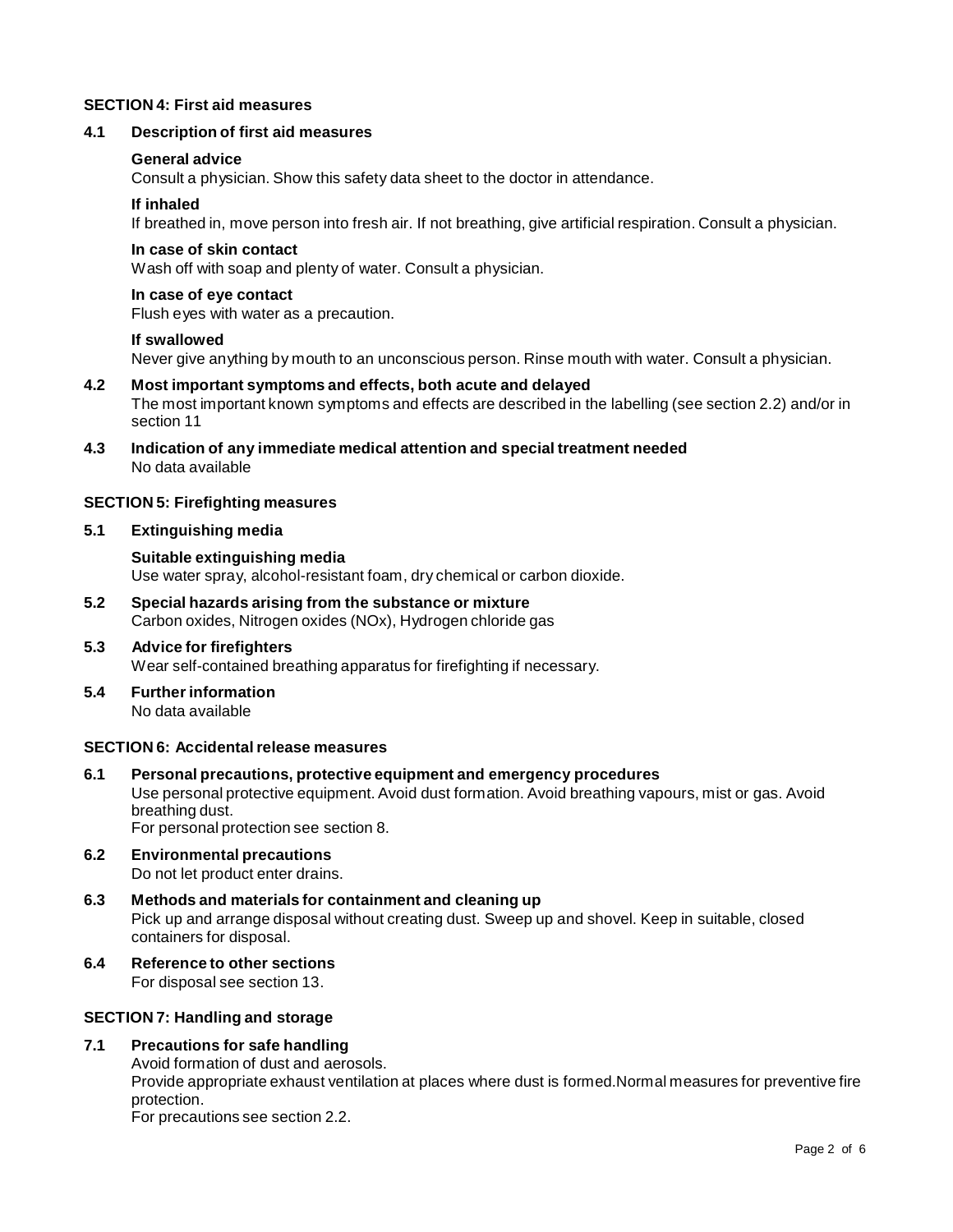## **7.2 Conditions for safe storage, including any incompatibilities**

Store in cool place. Keep container tightly closed in a dry and well-ventilated place. Storage class (TRGS 510): Non Combustible Solids

#### **7.3 Specific end use(s)**

Apart from the uses mentioned in section 1.2 no other specific uses are stipulated

#### **SECTION 8: Exposure controls/personal protection**

#### **8.1 Control parameters**

#### **8.2 Exposure controls**

#### **Appropriate engineering controls**

Handle in accordance with good industrial hygiene and safety practice. Wash hands before breaks and at the end of workday.

#### **Personal protective equipment**

#### **Eye/face protection**

Use equipment for eye protection tested and approved under appropriate government standards such as NIOSH (US) or EN 166(EU).

#### **Skin protection**

Handle with gloves. Gloves must be inspected prior to use. Use proper glove removal technique (without touching glove's outer surface) to avoid skin contact with this product. Dispose of contaminated gloves after use in accordance with applicable laws and good laboratory practices. Wash and dry hands.

#### **Body Protection**

Choose body protection in relation to its type, to the concentration and amount of dangerous substances, and to the specific work-place., The type of protective equipment must be selected according to the concentration and amount of the dangerous substance at the specific workplace.

#### **Respiratory protection**

Respiratory protection is not required. Where protection from nuisance le (EN 143) dust masks. Use respirators and components tested and approved under appropriate government standards such as NIOSH (US) or CEN (EU).

#### **Control of environmental exposure**

Do not let product enter drains.

#### **SECTION 9: Physical and chemical properties**

#### **9.1 Information on basic physical and chemical properties**

| a) | Appearance                                         | Form: solid                       |
|----|----------------------------------------------------|-----------------------------------|
| b) | Odour                                              | No data available                 |
| C) | <b>Odour Threshold</b>                             | No data available                 |
| d) | рH                                                 | No data available                 |
| e) | Melting point/freezing<br>point                    | Melting point/range: 176 - 180 °C |
| f) | Initial boiling point and<br>boiling range         | No data available                 |
| g) | Flash point                                        | No data available                 |
| h) | Evaporation rate                                   | No data available                 |
| i) | Flammability (solid, gas)                          | No data available                 |
| j) | Upper/lower<br>flammability or<br>explosive limits | No data available                 |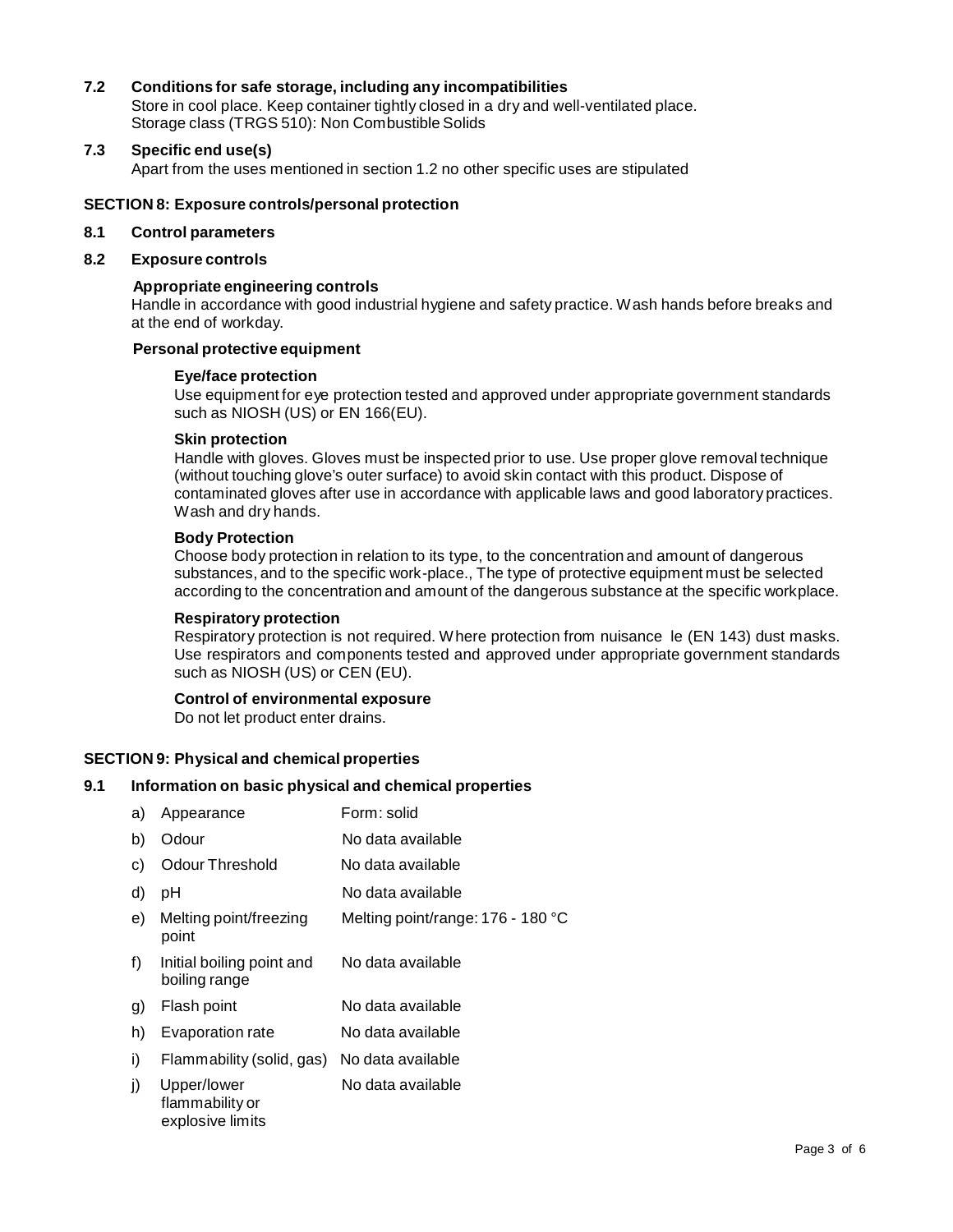| k)  | Vapour pressure                               | No data available |  |
|-----|-----------------------------------------------|-------------------|--|
| I)  | Vapour density                                | No data available |  |
| m)  | Relative density                              | No data available |  |
| n)  | Water solubility                              | soluble           |  |
| O). | Partition coefficient: n-<br>octanol/water    | No data available |  |
| p)  | Auto-ignition<br>temperature                  | No data available |  |
| q)  | Decomposition<br>temperature                  | No data available |  |
| r)  | Viscosity                                     | No data available |  |
| s)  | Explosive properties                          | No data available |  |
| t)  | Oxidizing properties                          | No data available |  |
| 9.2 | Other safety information<br>No data available |                   |  |

# **SECTION 10: Stability and reactivity**

#### **10.1 Reactivity** No data available

- **10.2 Chemical stability** Stable under recommended storage conditions.
- **10.3 Possibility of hazardous reactions** No data available
- **10.4 Conditions to avoid** No data available
- **10.5 Incompatible materials** Strong oxidizing agents

#### **10.6 Hazardous decomposition products**

Hazardous decomposition products formed under fire conditions. - Carbon oxides, Nitrogen oxides (NOx), Hydrogen chloride gas Other decomposition products - No data available In the event of fire: see section 5

### **SECTION 11: Toxicological information**

# **11.1 Information on toxicological effects**

#### **Acute toxicity**

LD50 Oral - Rat - 3,340 mg/kg(Glycine hydrochloride) Remarks: Behavioral:Altered sleep time (including change in righting reflex). Behavioral:Ataxia. Lungs, Thorax, or Respiration:Dyspnea.

#### **Skin corrosion/irritation**

No data available(Glycine hydrochloride)

# **Serious eye damage/eye irritation**

No data available(Glycine hydrochloride)

**Respiratory orskin sensitisation** No data available(Glycine hydrochloride)

# **Germ cell mutagenicity**

No data available(Glycine hydrochloride)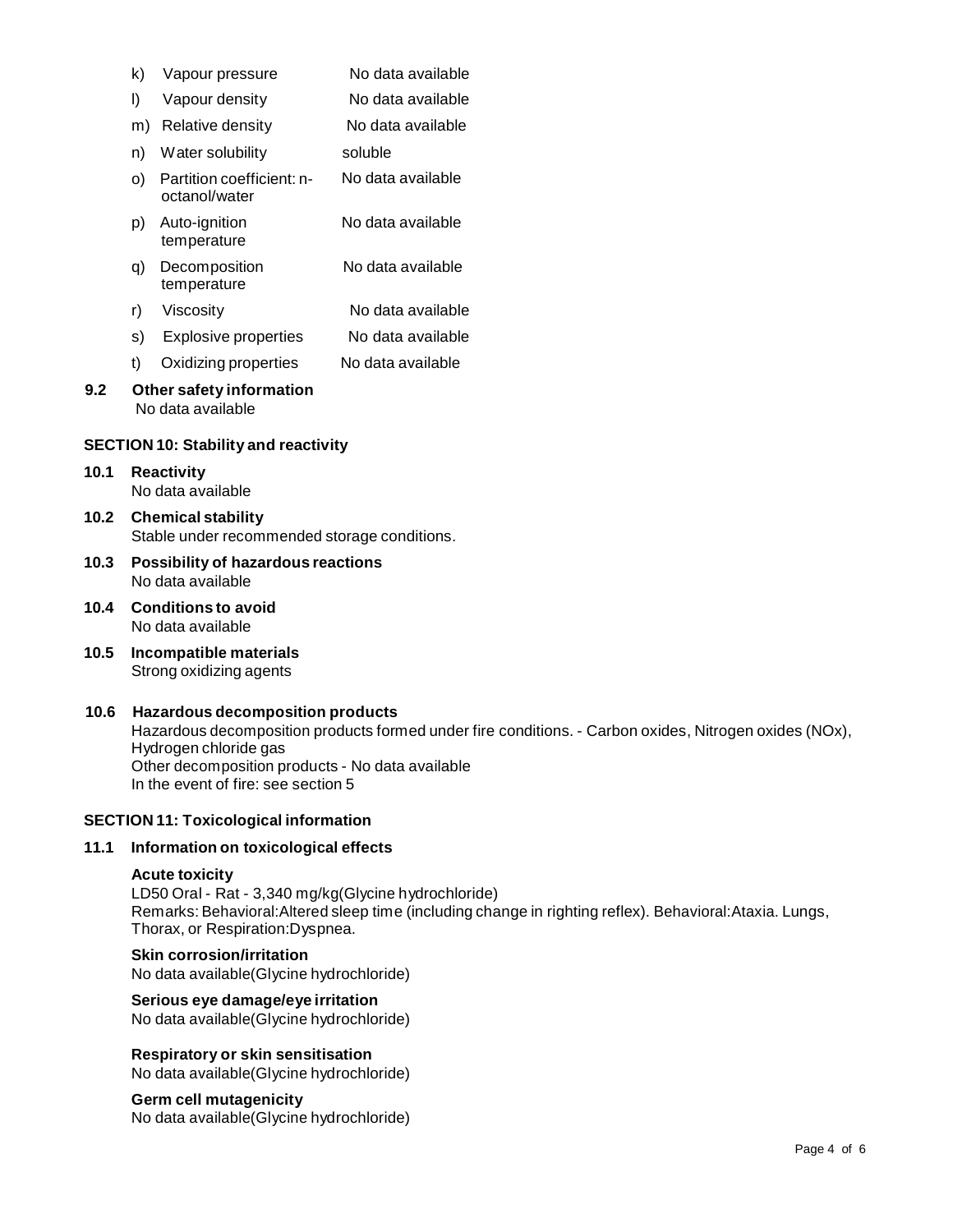#### **Carcinogenicity**

IARC: No component of this product present at levels greater than or equal to 0.1% is identified as probable, possible or confirmed human carcinogen by IARC.

#### **Reproductive toxicity**

No data available(Glycine hydrochloride)

**Specific target organ toxicity - single exposure** No data available(Glycine hydrochloride)

**Specific target organ toxicity - repeated exposure** No data available

#### **Aspiration hazard**

No data available(Glycine hydrochloride)

# **Additional Information**

RTECS: MC0560000

To the best of our knowledge, the chemical, physical, and toxicological properties have not been thoroughly investigated.(Glycine hydrochloride)

# **SECTION 12: Ecological information**

- **12.1 Toxicity** No data available
- **12.2 Persistence and degradability** No data available
- **12.3 Bioaccumulative potential** No data available
- **12.4 Mobility in soil** No data available(Glycine hydrochloride)
- **12.5 Results of PBT and vPvB assessment** PBT/vPvB assessment not available as chemical safety assessment not required/not conducted
- **12.6 Other adverse effects** No data available

#### **SECTION 13: Disposal considerations**

#### **13.1 Waste treatment methods**

#### **Product**

Offer surplus and non-recyclable solutions to a licensed disposal company. Contact a licensed professional waste disposal service to dispose of this material. Dissolve or mix the material with a combustible solvent and burn in a chem scrubber.

#### **Contaminated packaging**

Dispose of as unused product.

#### **SECTION 14: Transport information**

# **14.1 UN number**

ADR/RID: - IMDG: - IATA: -

#### **14.2 UN proper shipping name**

- ADR/RID: Not dangerous goods<br>IMDG: Not dangerous goods IMDG: Not dangerous goods<br>IATA: Not dangerous goods
- Not dangerous goods